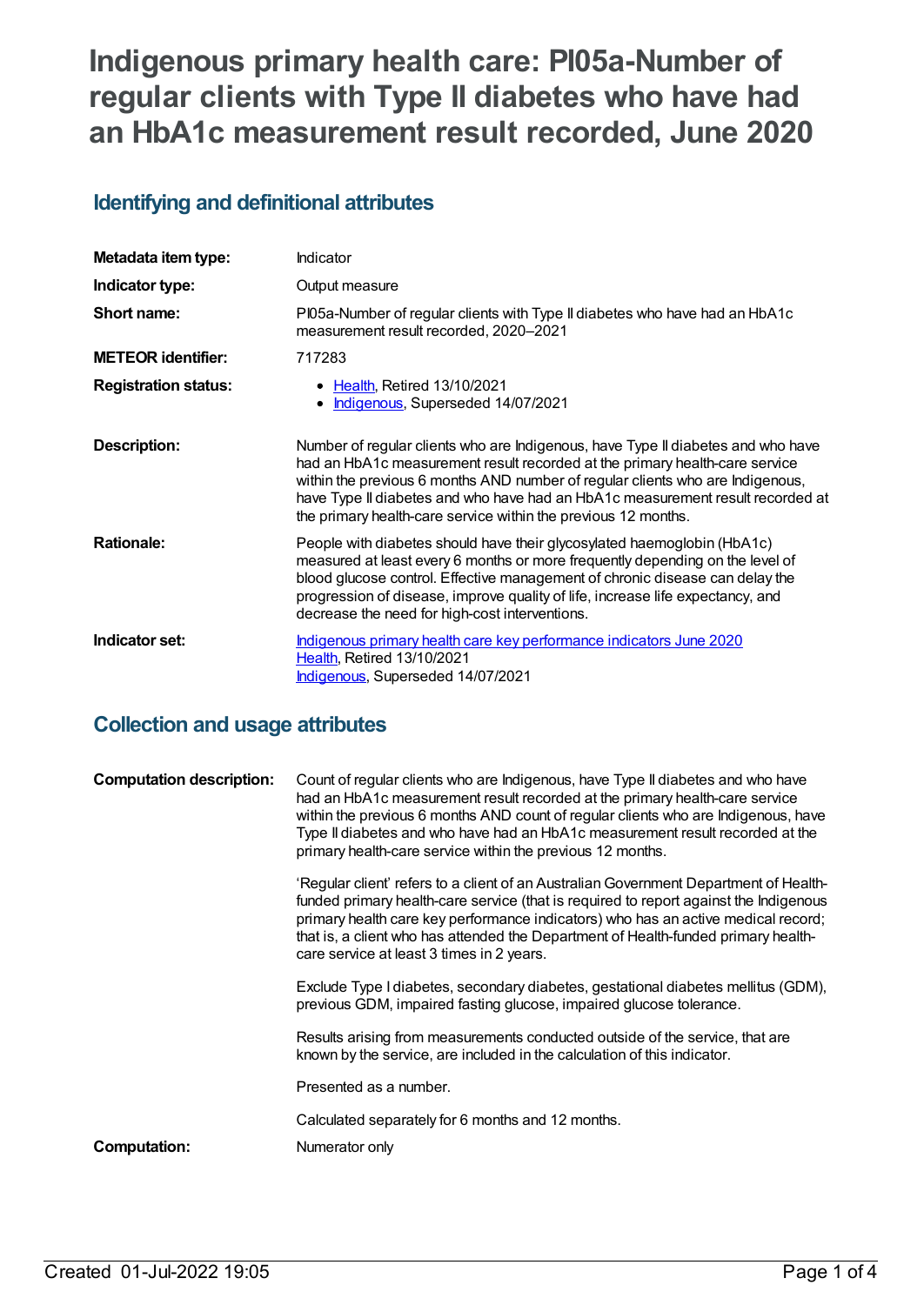Calculation A: Number of regular clients who are Indigenous, have Type II diabetes and who have had an HbA1c measurement result recorded at the primary healthcare service within the previous 6 months.

Calculation B: Number of regular clients who are Indigenous, have Type II diabetes and who have had an HbA1c measurement result recorded at the primary healthcare service within the previous 12 months.

| <b>Numerator data elements:</b> | Data Element / Data Set-                                                                |
|---------------------------------|-----------------------------------------------------------------------------------------|
|                                 | Person-diabetes mellitus status, code NN                                                |
|                                 | <b>Data Source</b>                                                                      |
|                                 | Indigenous primary health care data collection                                          |
|                                 | NMDS / DSS                                                                              |
|                                 | Indigenous primary health care NBEDS 2020-21                                            |
|                                 | Guide for use                                                                           |
|                                 | Type II diabetes only.                                                                  |
|                                 | Data Element / Data Set-                                                                |
|                                 |                                                                                         |
|                                 | Person-glycosylated haemoglobin measurement result recorded indicator,<br>yes/no code N |
|                                 | Data Source                                                                             |
|                                 | Indigenous primary health care data collection                                          |
|                                 | NMDS / DSS                                                                              |
|                                 | Indigenous primary health care NBEDS 2020-21                                            |
|                                 | Data Element / Data Set-                                                                |
|                                 | Person-Indigenous status, code N                                                        |
|                                 | <b>Data Source</b>                                                                      |
|                                 | Indigenous primary health care data collection                                          |
|                                 | NMDS / DSS                                                                              |
|                                 | Indigenous primary health care NBEDS 2020-21                                            |
|                                 | Data Element / Data Set                                                                 |
|                                 | Person-regular client indicator, yes/no code N                                          |
|                                 | Data Source                                                                             |
|                                 | Indigenous primary health care data collection                                          |
|                                 | NMDS / DSS                                                                              |
|                                 | Indigenous primary health care NBEDS 2020-21                                            |
|                                 |                                                                                         |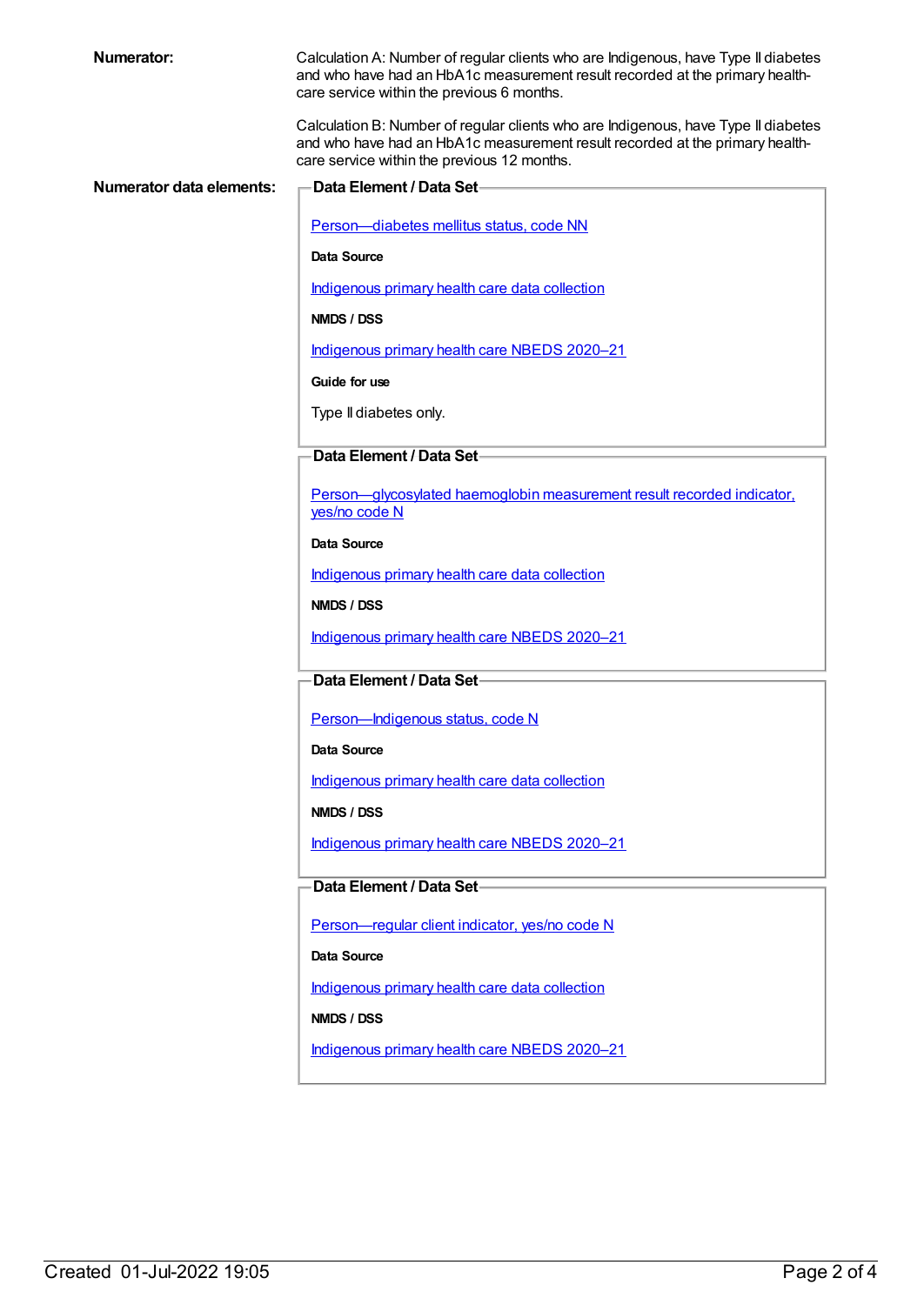| Disaggregation:                         | $1.$ Sex:<br>a) Male<br>b) Female                                                                                                                                    |  |
|-----------------------------------------|----------------------------------------------------------------------------------------------------------------------------------------------------------------------|--|
|                                         | 2. Age group:<br>$a)$ 0-4 years<br>$b)$ 5-14 years<br>c) 15-24 years<br>d) 25-34 years<br>e) 35-44 years<br>f) 45-54 years<br>g) 55-64 years<br>h) 65 years and over |  |
| <b>Disaggregation data</b><br>elements: | Data Element / Data Set-                                                                                                                                             |  |
|                                         | Person-age, total years N[NN]<br><b>Data Source</b>                                                                                                                  |  |
|                                         | Indigenous primary health care data collection                                                                                                                       |  |
|                                         | <b>NMDS / DSS</b>                                                                                                                                                    |  |
|                                         | Indigenous primary health care NBEDS 2020-21                                                                                                                         |  |
|                                         | Data Element / Data Set-                                                                                                                                             |  |
|                                         | Person-sex, code X                                                                                                                                                   |  |
|                                         | Data Source                                                                                                                                                          |  |
|                                         | Indigenous primary health care data collection                                                                                                                       |  |
|                                         | <b>NMDS / DSS</b>                                                                                                                                                    |  |
|                                         | Indigenous primary health care NBEDS 2020-21                                                                                                                         |  |
| <b>Comments:</b>                        | This indicator covers a 24 month reporting period from 1 January 2020 to 31<br>December 2021:                                                                        |  |
|                                         | • Indigenous primary health care NBEDS 2019-20 covers the period<br>01/01/2020 to 30/06/2020                                                                         |  |
|                                         | • Indigenous primary health care NBEDS 2020-21 covers the period<br>01/07/2020 to 30/06/2021                                                                         |  |
|                                         | • Indigenous primary health care NBEDS 2021-22 (to be released) will cover<br>the period 01/07/2021 to 31/12/2021.                                                   |  |
| <b>Representational attributes</b>      |                                                                                                                                                                      |  |

| Count   |
|---------|
| Real    |
| Person  |
| N[N(6)] |
|         |

# **Indicator conceptual framework**

**Framework and dimensions:** [Effective/Appropriate/Efficient](https://meteor.aihw.gov.au/content/410681)

#### **Data source attributes**